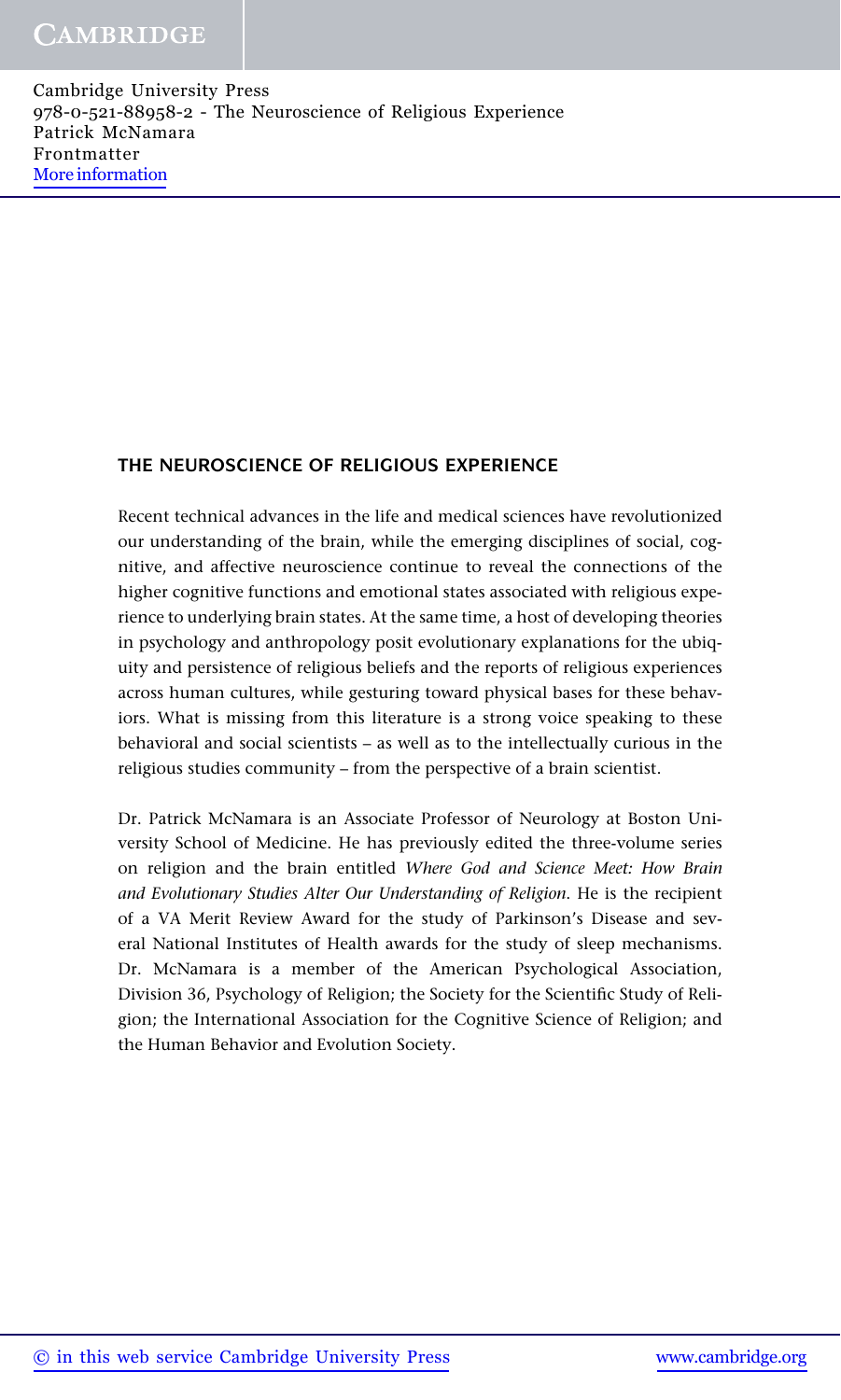# **The Neuroscience of Religious Experience**

### **PATRICK McNAMARA**

*Boston University School of Medicine*

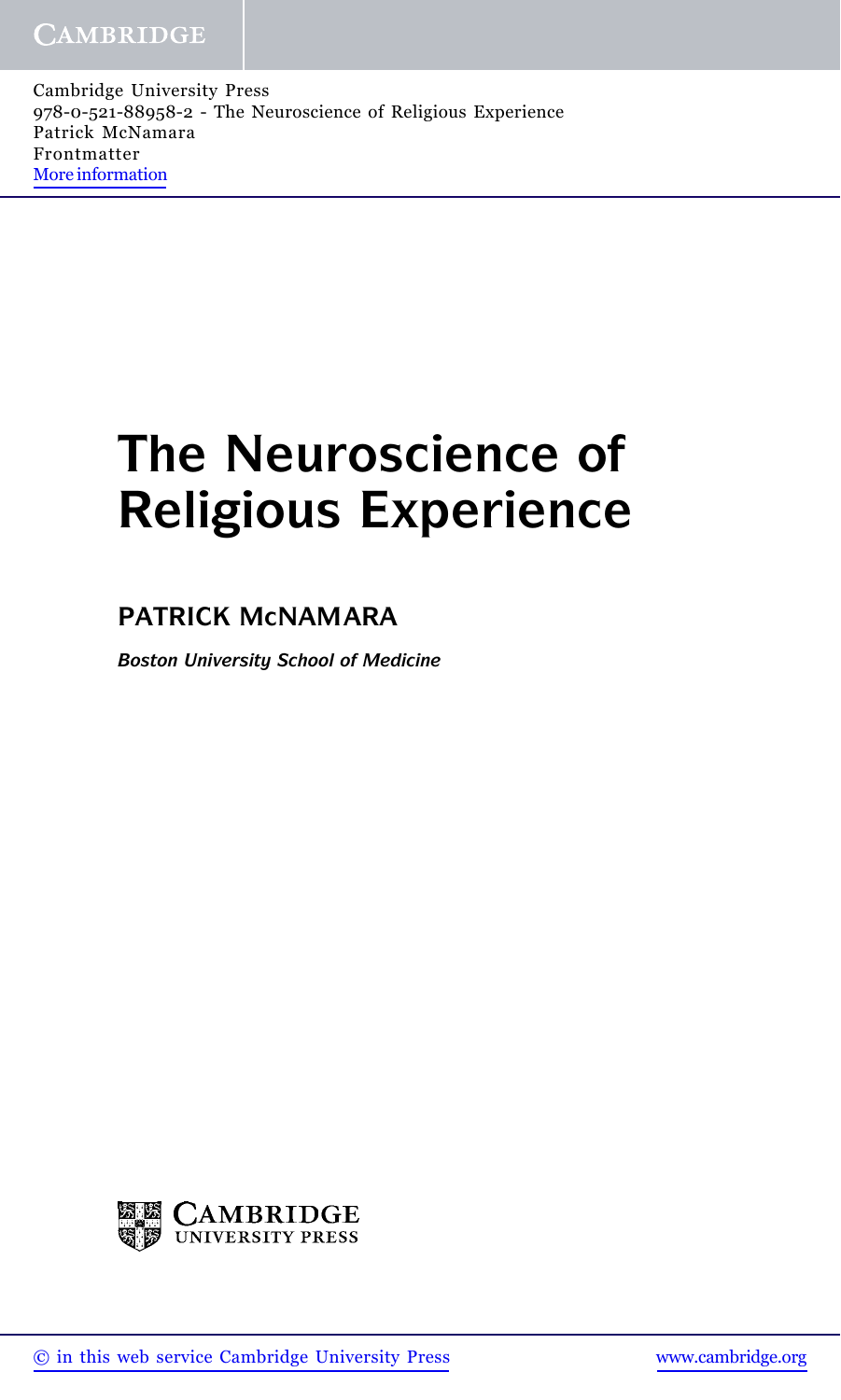Cambridge University Press 978-0-521-88958-2 - The Neuroscience of Religious Experience Patrick McNamara Frontmatter [More information](http://www.cambridge.org/9780521889582)

> CAMBRIDGE UNIVERSITY PRESS Cambridge, New York, Melbourne, Madrid, Cape Town, Singapore, São Paulo, Delhi, Dubai, Tokyo

Cambridge University Press 32 Avenue of the Americas, New York, NY 10013-2473, USA

www.cambridge.org Information on this title: www.cambridge.org/9780521889582

© Patrick McNamara 2009

This publication is in copyright. Subject to statutory exception and to the provisions of relevant collective licensing agreements, no reproduction of any part may take place without the written permission of Cambridge University Press.

First published 2009

Printed in the United States of America

*A catalog record for this publication is available from the British Library.*

*Library of Congress Cataloging in Publication data*

McNamara, Patrick, 1956– The neuroscience of religious experience / Patrick McNamara. p. cm. Includes bibliographical references and indexes. ISBN 978-0-521-88958-2 (hardback) 1. Psychology, Religious. 2. Evolutionary psychology. I. Title. BL53.M355 2009 200.1'9-dc22 2009013025

ISBN 978-0-521-88958-2 Hardback

Cambridge University Press has no responsibility for the persistence or accuracy of URLs for external or third-party Internet Web sites referred to in this publication and does not guarantee that any content on such Web sites is, or will remain, accurate or appropriate.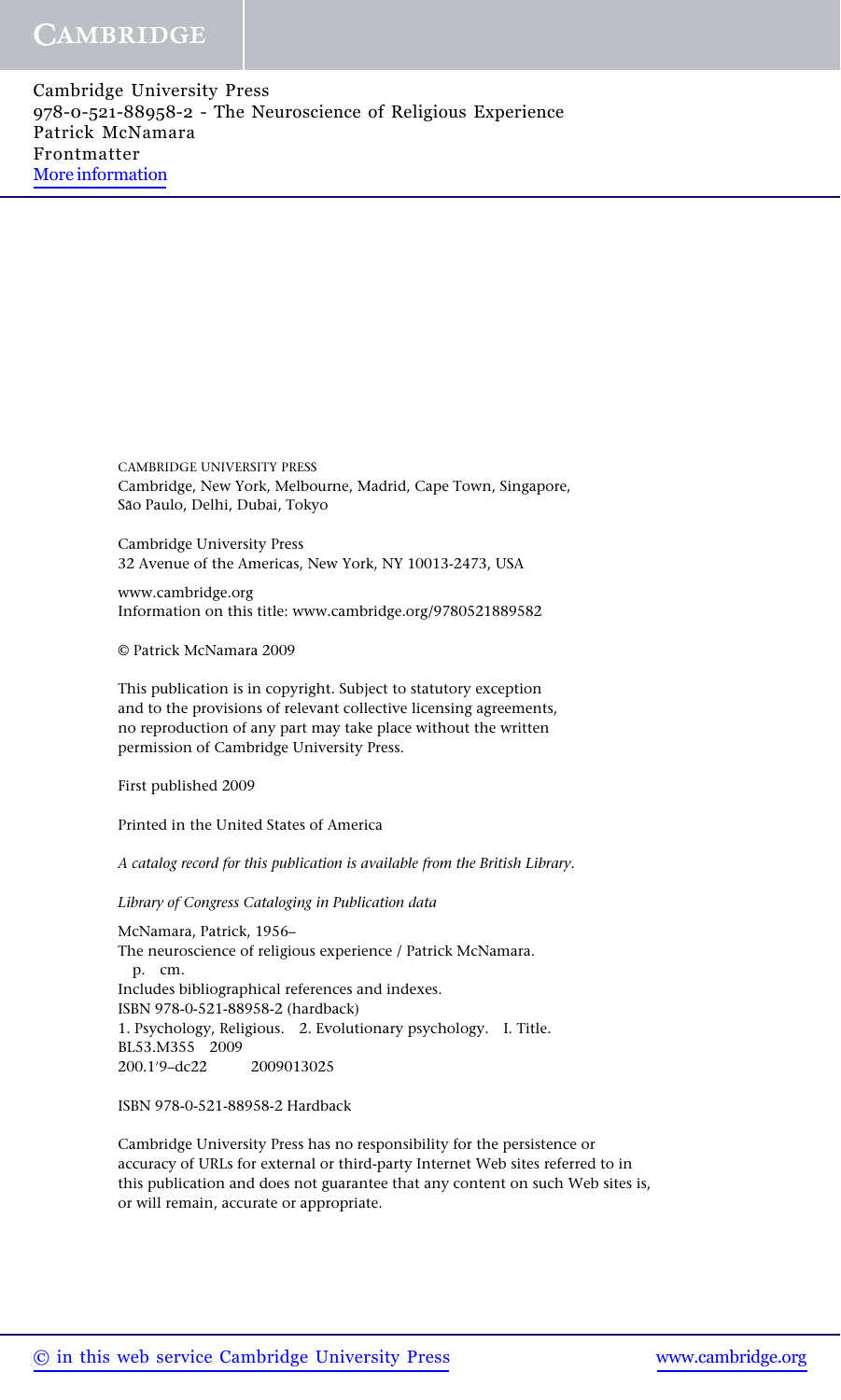Cambridge University Press 978-0-521-88958-2 - The Neuroscience of Religious Experience Patrick McNamara Frontmatter [More information](http://www.cambridge.org/9780521889582)

*To:*

*Ina Livia McNamara On her first birthday, September 20, 2008*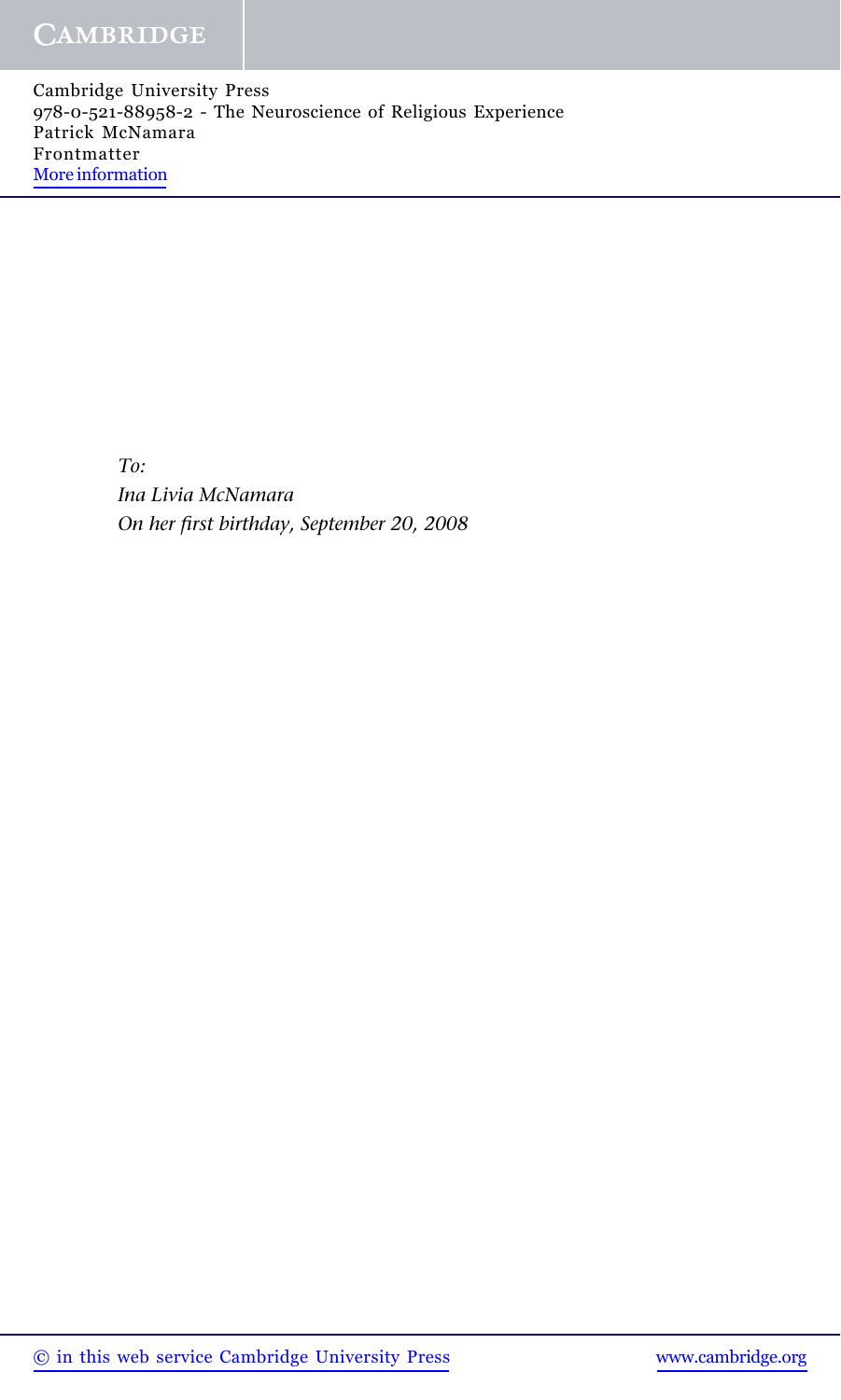## **Contents**

| 1              | God and the Self<br>-1                   |
|----------------|------------------------------------------|
| $\overline{2}$ | On the Self and the Divided Self<br>21   |
| 3              | Mechanisms and Dynamics                  |
|                | of Decentering<br>44                     |
| 4              | 59<br>Neurology of the Self              |
| 5              | Neurology of Religious Experiences<br>80 |
| 6              | Neurochemistry of Religiosity 131        |
| 7              | Self-Transformation as a Key Function of |
|                | Performance of Religious Practices 145   |
| 8              | Self-Transformation through              |
|                | Spirit Possession 167                    |
| 9              |                                          |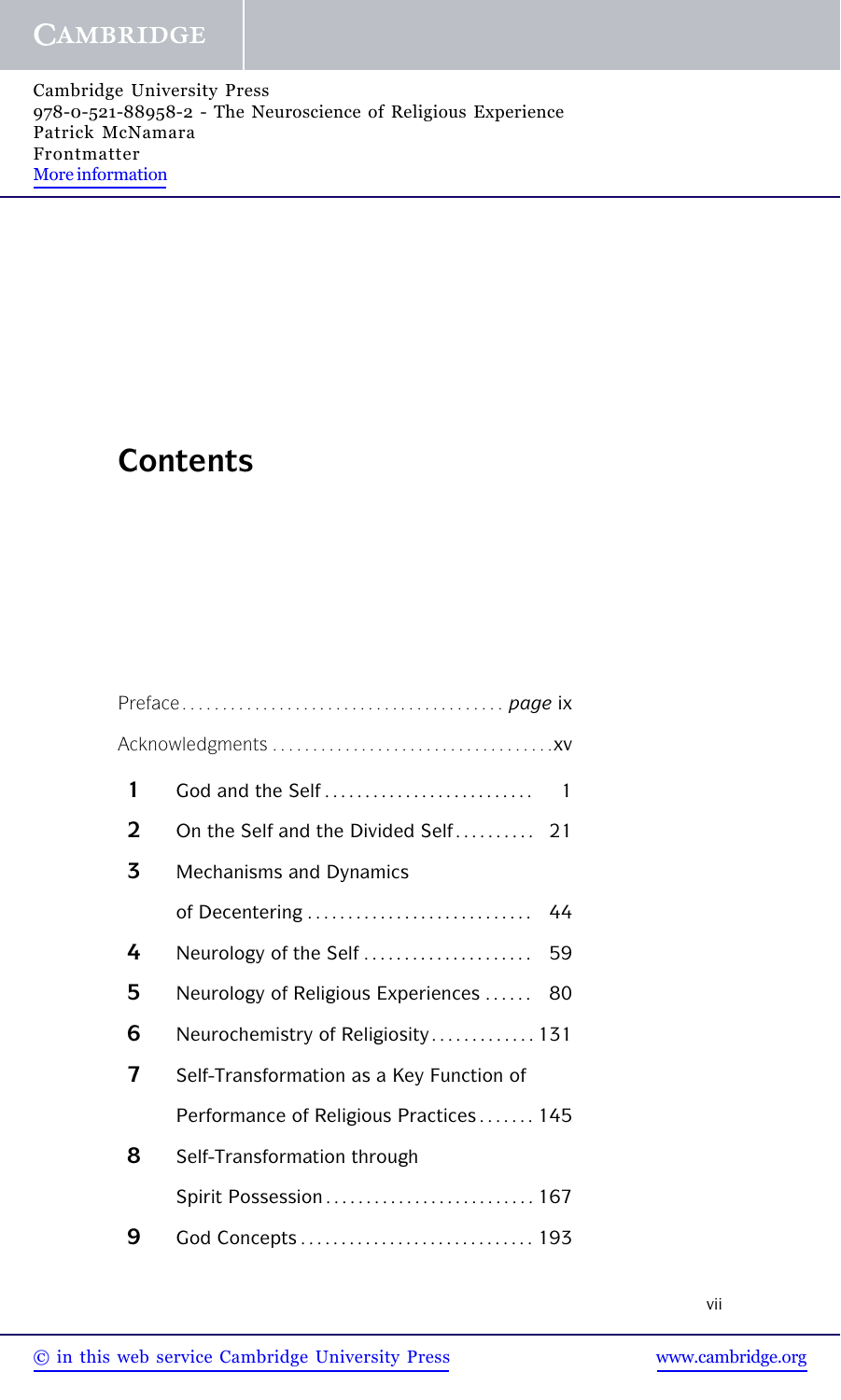| Cambridge University Press                                   |  |
|--------------------------------------------------------------|--|
| 978-0-521-88958-2 - The Neuroscience of Religious Experience |  |
| Patrick McNamara                                             |  |
| Frontmatter                                                  |  |
| More information                                             |  |

#### viii **CONTENTS**

| 10 <sup>°</sup> | Religious Language206                   |  |
|-----------------|-----------------------------------------|--|
| 11              |                                         |  |
| 12              | Life-Span Development of Religiosity    |  |
|                 |                                         |  |
| 13              | The Evolution of Self and Religion  246 |  |
|                 |                                         |  |
|                 |                                         |  |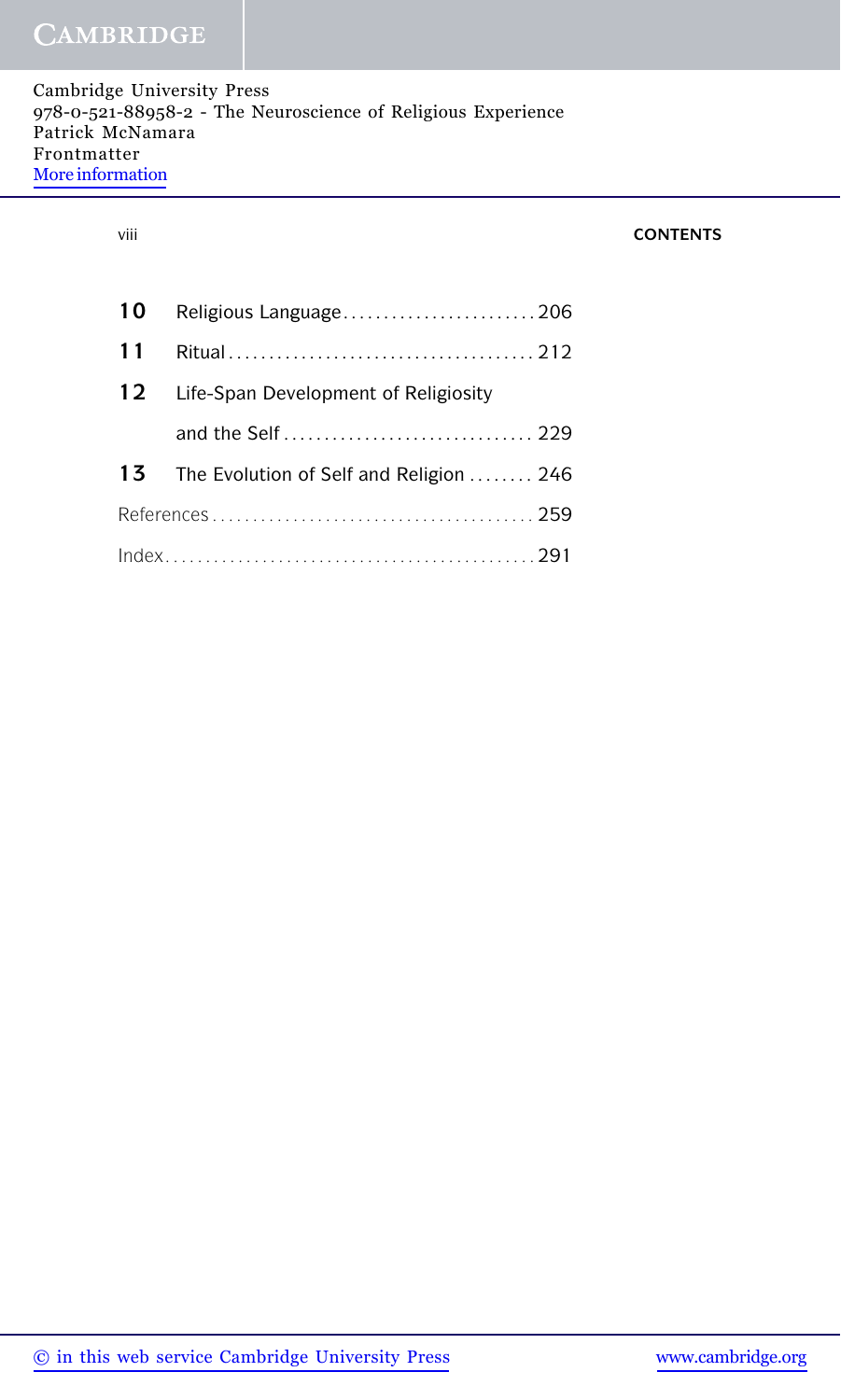### **Preface**

Religion is a defining mark of humanity – as emblematic of its bearer as the web for the spider, the dam for the beaver, and the song for the bird. It is, at least partially, created by human beings, and we can learn much about ourselves by studying it as a product of our minds and bodies. Humanity not only creates religion but is also created by it. Religious beliefs and behaviors exert a profound impact on mental and physical health, dietary habits, mating preferences, and economic behavior. They sustain many lethal conflicts and help to heal many others. For billions of people the world over, religious experiences and beliefs influence who they marry, how they rear their children, whom they spend time with, and how they comport themselves in daily life. It may well be that we would not be as we find ourselves in the twenty-first century if our ancestors had not been intensely religious for most of the "life" of our species. It is high time that we have a real science of religion, and thankfully, breakthrough research on religion begun in the last decades of the twentieth century has culminated in the first decade of the twenty-first century in what is arguably the birth of a new science of religion rooted in detailed anthropologic, cognitive, and neuroscientific studies of the manifold features of religious experiences and in evolutionary approaches to religious experiences and behaviors.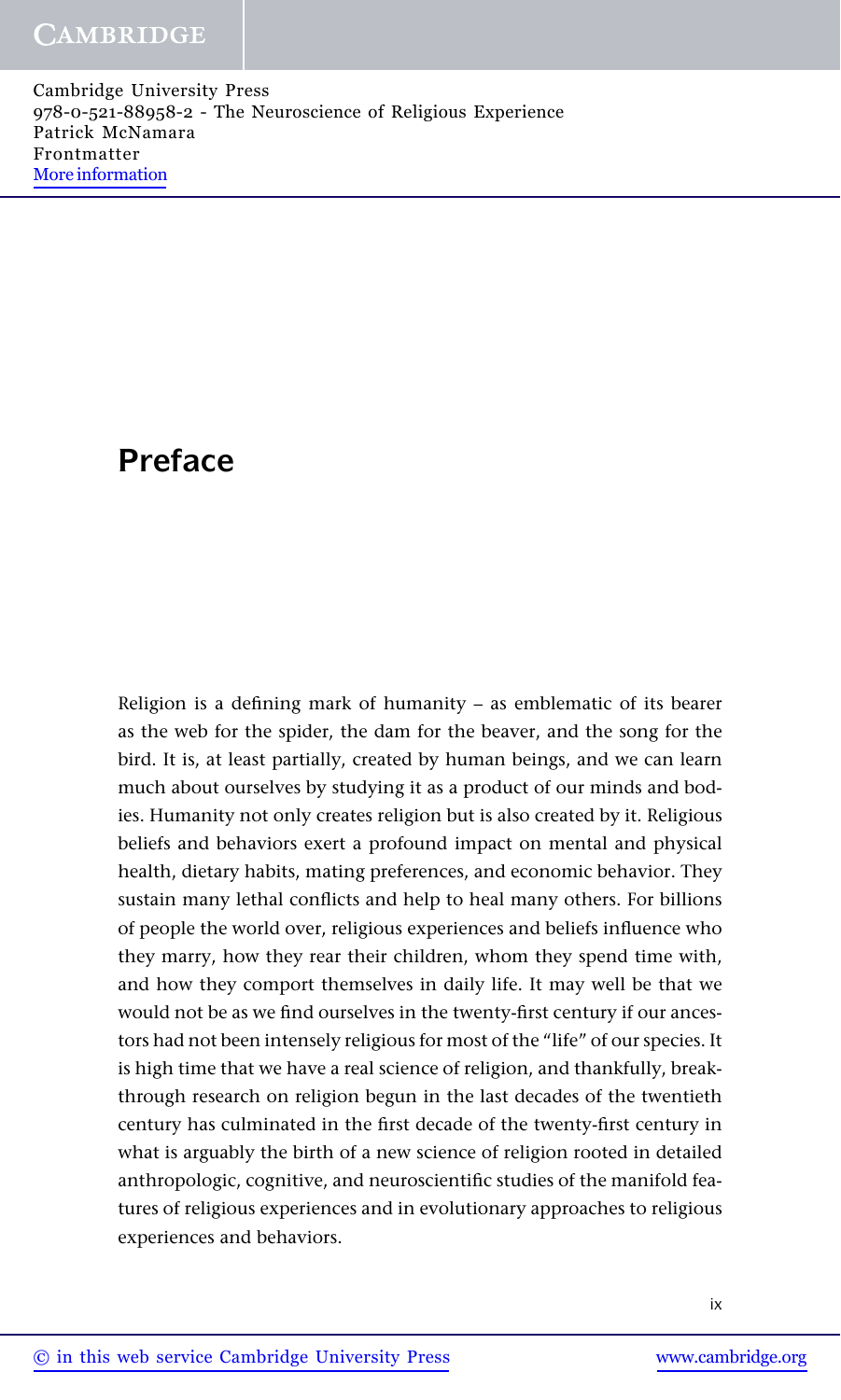Cambridge University Press 978-0-521-88958-2 - The Neuroscience of Religious Experience Patrick McNamara Frontmatter [More information](http://www.cambridge.org/9780521889582)

#### x **PREFACE**

This new science of religion has built on work by previous anthropologic, sociologic, psychologic, and "religious studies" investigations conducted throughout the twentieth century by scholars in those fields. Cross-talk between the cognitive neurosciences and the religious studies field needs to increase, however, as most studies of religion by neuroscientists (mine included, I'm afraid) are too focused on the theistic forms of religion common in the West. We need to teach ourselves something about the richness and complexity of religious phenomena before we make any grand claims about its putative functions.

Although cognitive neuroscience has much to offer to the scientific study of religion or religion studies, religion, in turn, has much to teach the cognitive neuroscientists. As far as I can see, none of the extant cognitive or neuroscience models of human nature or of the Mind/brain can adequately account for the range of behavioral and cognitive phenomena associated with religion. The empirical facts with which religion scholars have been grappling for decades, or better, centuries, simply cannot yet be adequately handled by the current models of the Mind/brain in the cognitive neurosciences. I have, therefore, elected in this book to emphasize the empirical data before us in a few selected domains of religious phenomena. I have wherever possible quoted extensively from original sources so that readers and future investigators can get a feel for the kind of behavioral and experimental changes one sees in religious people and in religion-related disorders.

My overall aim in this book is a modest one: I wish to contribute to the emerging cognitive neuroscientific study of religious experiences and practices. Although I attempt to take some account of non-Western, nontheistic, as well as ancient and ancestral forms of religious phenomena, my focus is mainly limited to the theistic forms of religious experience common in the West. My only justification for doing so is my own ignorance of religious traditions other than my own. One has to start somewhere if one is going to make any progress. I have nevertheless attempted to bring into the discussion those aspects of non-Western traditions that I believe can be profitably illuminated by the cognitive and neuroscience perspective that I adopt in this book. I therefore review the available literature on the neurology and neurochemistry of religious experiences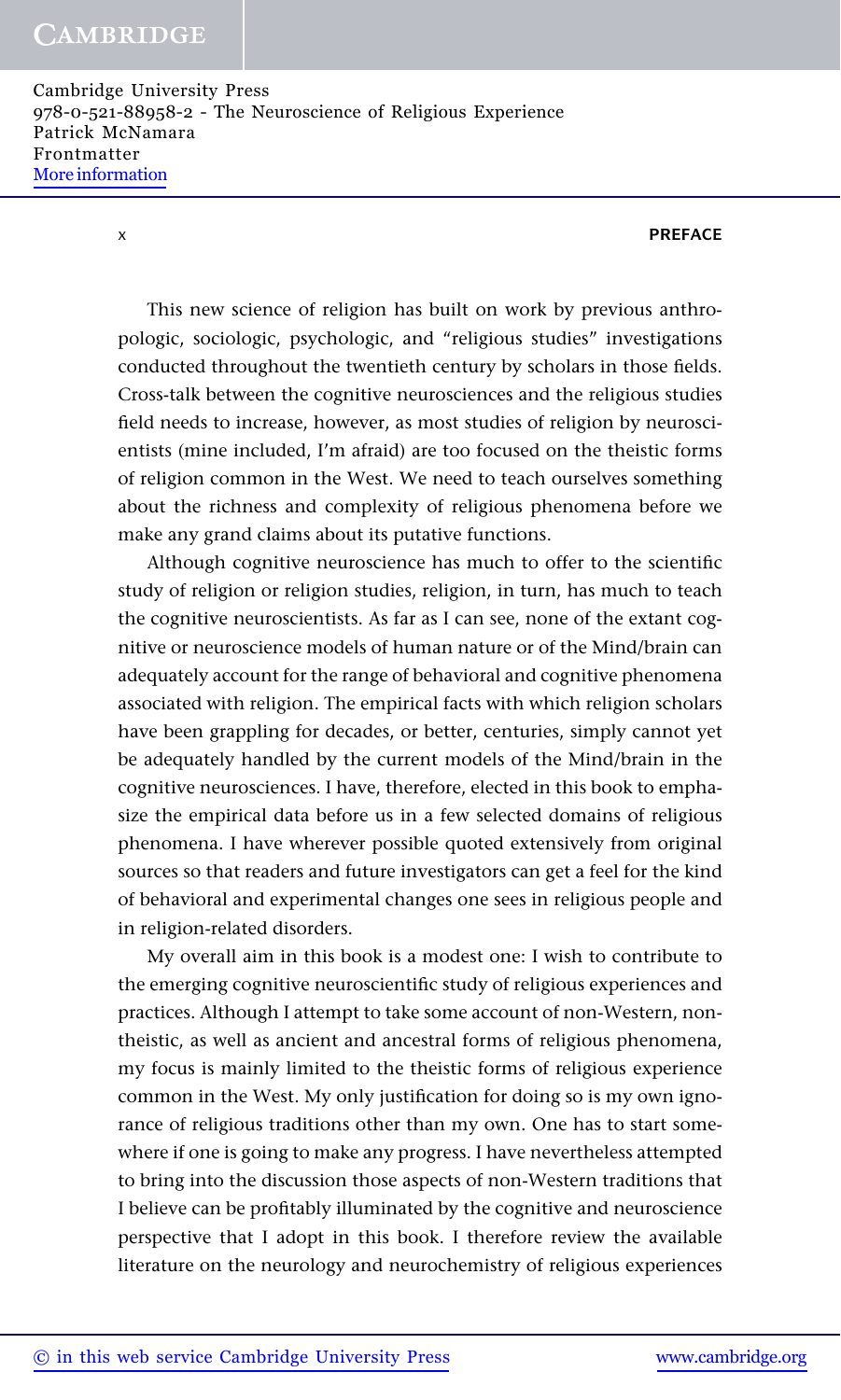#### **PREFACE** xi

of individuals from East and West as well as more traditional forms of religiosity such as shamanism and ancestor worship. Although the range of variance in religious experiences across cultures and time epochs is unknown, I find that changes in religious experiences in the sample of subjects that have been studied with cognitive and neuroscientific techniques are, in fact, reliably associated with a complex circuit of neural structures. This, of course, is a remarkable fact. The fact that a particular circuit of brain regions is consistently associated with religious experiences may tell us something about the nature and functions of religion. Whatever else it is, religion is an integral part of human nature and thus religion is not mere delusion. The functionally integrated religion-related brain circuit involves a widely distributed set of neural regions (depending on particular religious behaviors) but nearly always includes the key nodes of the amygdala, the right anterior temporal cortex, and the right prefrontal cortex. Sometimes the subcortical amygdala is not part of the picture, but the hippocampus is. Sometimes one portion of the prefrontal cortex does not "light up" in association with religious practices, whereas another region of the prefrontal cortex will. Sometimes the parietal lobes are implicated, and so on. Nevertheless, in hundreds of clinical cases and a handful of neuroimaging studies, it is a striking fact that the amygdala, large portions of the prefrontal lobes, and the anterior temporal cortex are repeatedly implicated in expression of religious experiences.

Next, I examine the impact of religious practices on the "Self" and on self-consciousness. I define what I mean by the Self in Chapter 2. Interestingly, there is considerable anatomical overlap between the brain sites implicated in religious experience and the brain sites implicated in the sense of Self and self-consciousness. I then show that religious practices often operate to support transformation of the Self such that the Self becomes more like an "ideal Self" that the individual hopes to become. This hoped-for Self is a more centralized and unified sense of Self. Religious practices also help one to avoid becoming a "feared Self." This combination of a positive "approach" motivational element toward a hoped-for Self and a negative "avoidance" motivational element away from a feared Self makes religion a powerful tool for processes of self-regulation more generally. In short, I argue that religious practices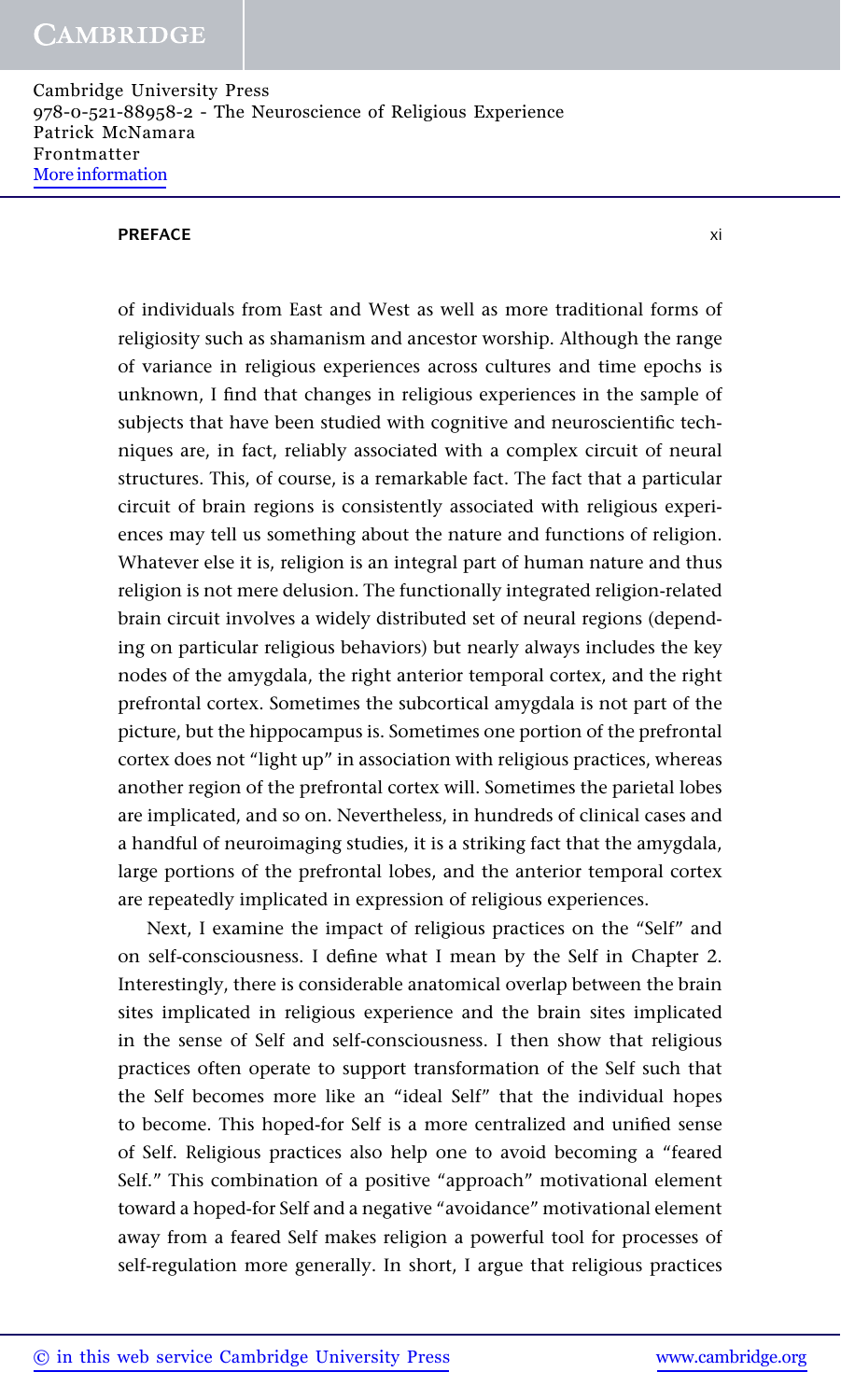xii **PREFACE**

contribute to the creation of a unified self-consciousness and an ideal "executive Self."

Why create an executive Self? The executive Self is better able than a disunified Self to compete, to cooperate, to plan, to think, and to make war. The executive Self can also better process highly complex forms of information; thus it is a better "platform" than is a divided Self for development of various forms of intelligence.

Some might agree with the claim that religions help to construct an executive or centralized form of the Self but add that that is an unfortunate fact. They see the centralized Self as authoritarian, repressive, and intolerant and therefore not desirable. My demonstration that religion helps to create a centralized executive Self, these critics would argue, is just one more reason to dispense with religion altogether.

I do not agree with that assessment. Although some forms of religion undoubtedly do contribute to some form of the Self that might be dubbed "authoritarian," I do not think that most forms of religion and religious practices do so. Instead, when religions are operating normally, they tend to create a healthy, unified, integrated sense of Self. Most religions aim at and are successful in creating mature, autonomous persons, capable of inhibiting their own impulses, planning wisely for the future, and extending service and kindness to others. Religions take as raw material the average man with all of his pettiness, selfishness, blindness, and violence and then create gold out of this unpromising raw material.

Religions accomplish this feat by promoting a cognitive process I call decentering. In this cognitive process, the "Self" (i.e., the Self-construct or the Self-concept) is temporarily taken "off-line" or decoupled from its control over attentional and behavioral goals of the individual while a search is conducted in semantic memory or a suppositional space (or in a "possible worlds" space) for a more ideal or complex Self-concept that can better match the needs and behavioral goals of the individual. When decentering occurs in religious ritual contexts, the ideal Self against which the old Self is compared may constitute a powerful ancestor, a saint, or a god. In these contexts, the old Self is replaced and integrated into a more ideal Self. Story or narrative grammars help to integrate the old into the new Self. New meaning is created, and the individual is enriched by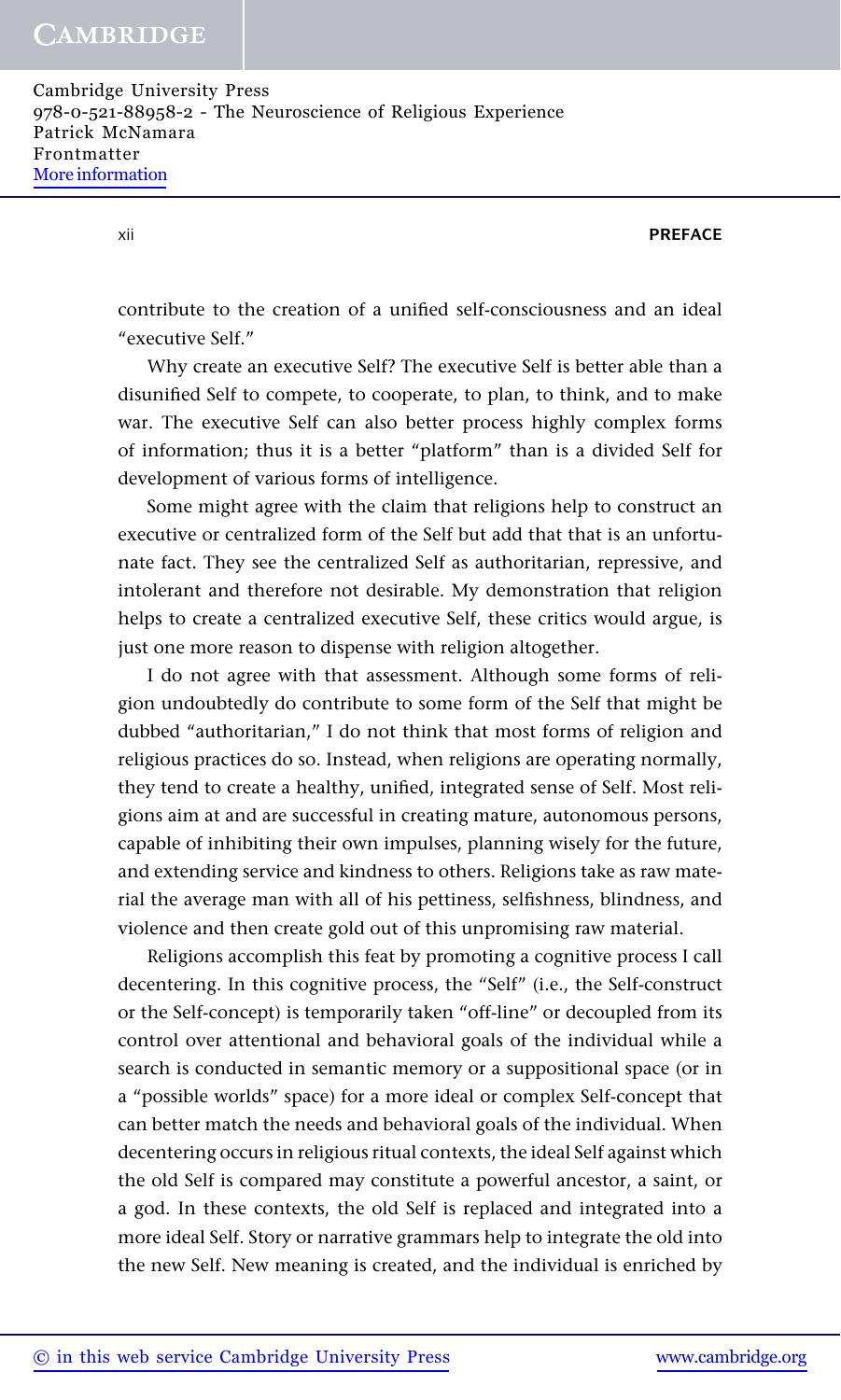#### **PREFACE** xiii

the experience. I show throughout the book that this decentering process shapes many religious phenomena from healing rituals, to religious language, to possession states, and to prayer and religious experiences themselves.

The decentering process, however, can also go terribly wrong. One of the sequential steps in the process (e.g., decoupling, placing the old Self in suppositional space, the search in semantic memory for a more complex ideal Self, or integration into the ideal Self) can be blocked, damaged, or skipped, thus producing aberrant religious phenomena. Fanaticism or dedication to cult leaders, to take just one example, may result from failure to posit an ideal Self or from premature termination of the search process or fusion and integration into a cult leader's personality rather than an ideal Self. Negative spirit possession, to take another example, may involve fusion with a "feared Self" or identity and a failure to find, move toward, or integrate into an ideal identity.

Religious experiences are among the most powerful experiences that human beings can have. They can produce both awe-inspiring saintliness and horror-inspiring maliciousness. They can elicit the most profound pouring out of the Self for others in some people and the most abject self-absorption in others. They are often life changing and are certainly life-sustaining for those who profess them. The extremes produced by religion are all too obvious to require recitation here.

In the process of my work I have developed a fascination and respect for this most powerful of human experiences. I am not interested in debunking religion's supposed pretensions or calling it "nothing but . . . " Nor am I interested in becoming an ideologically motivated partisan for religion. Rather, I hope to offer readers a serious attempt to understand a wide range of religious phenomena and the powerfully transformative effects of religious experience.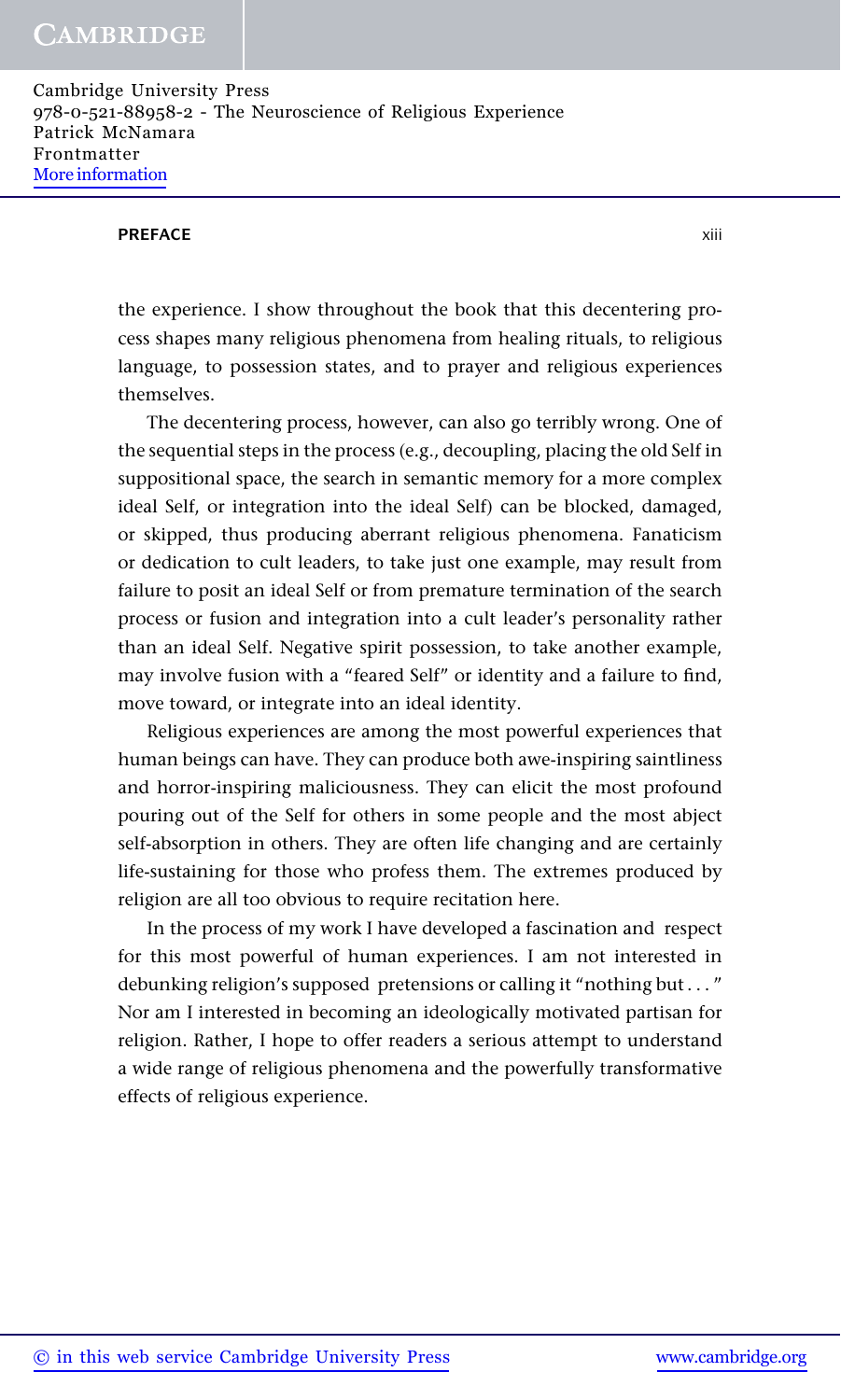### **Acknowledgments**

I would like to thank Chris Curcio from Cambridge University Press for his advocacy of this project. I would also like to thank Emily Abrams, Donna Alvino, Andrea Avalos, Catherine Beauharnais, Emily Duggan, Patricia Johnson, Deirdre McLaren, and Alexandra Zaitsev for their help with editing and formatting the references for all of the chapters in the book – a thankless task at best, but these assistants did it both conscientiously and carefully. I would especially like to acknowledge Deirdre McLaren and Donna Alvino for obtaining and reviewing all of the case studies that are reported in the book. I thank Drs. Raymon Durso and Sanford Auerbach for many discussions on religion and the brain as well as support and guidance over many years. I thank Dr. Martin Albert for early mentoring and guidance and collegial friendship over many years. I would like to extend a special thanks to Erica Harris, my head Research Coordinator, who helped out on all aspects of this book project – all the while expertly managing a lab and office crew of 10 to 15 people each day. Her conscientious review of dozens of papers on neuroimaging studies of religious experiences is summarized in Tables 5.2 and 5.3a and b. Thanks go to Paul Butler for offering incisive comments on several chapters. My colleagues Wesley Wildman, Robert Neville, and James Burns of the Division of Religious Studies at Boston University tutored me